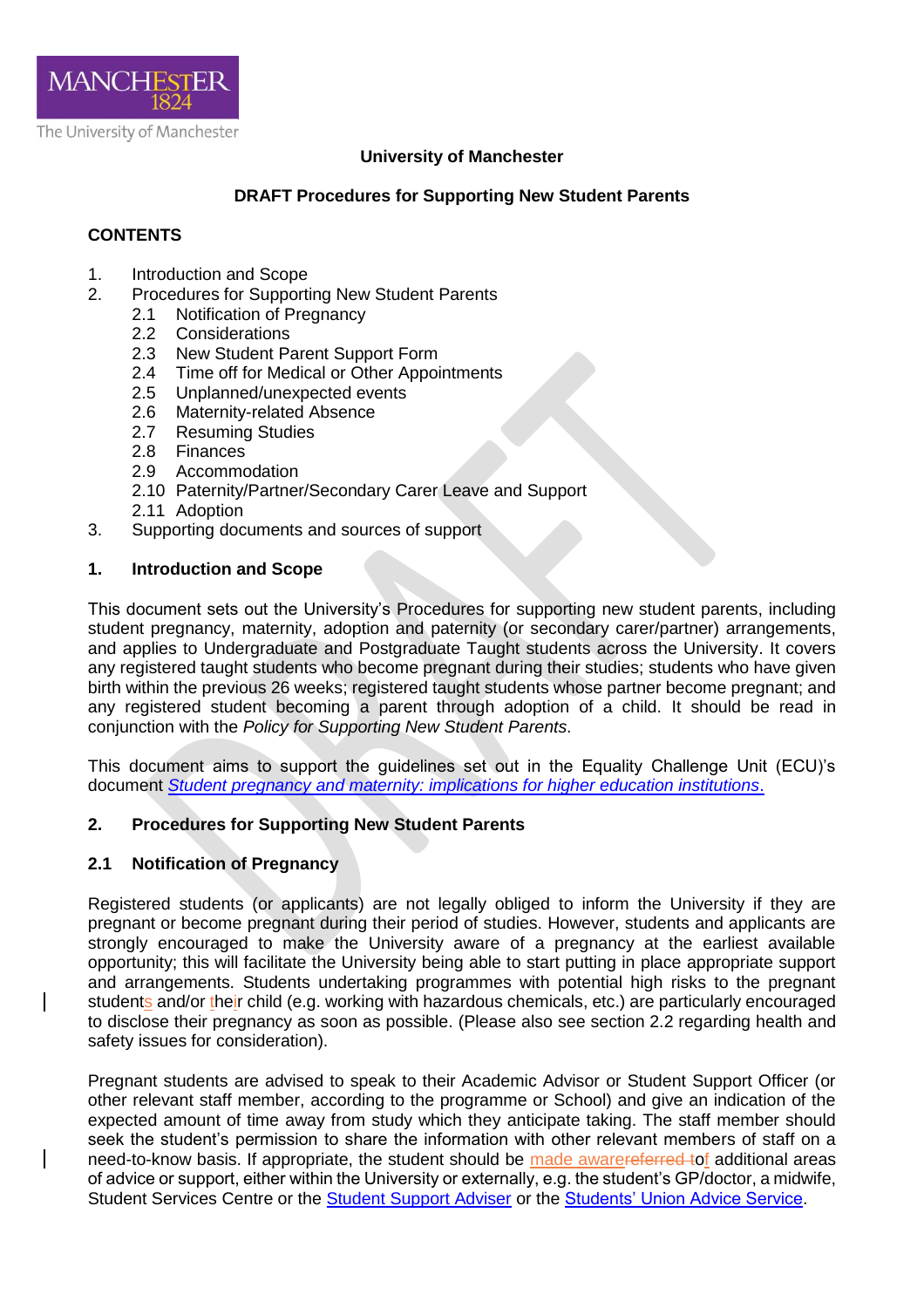# **2.2 Considerations**

A number of factors should be considered by staff members when making initial plans in response to a student's notification of their pregnancy. These include the following:

#### **Health and safety issues**

When a student has disclosed their pregnancy to a member of staff, the programme team should make a judgement regarding whether it will be necessary to carry out a health and safety risk assessment for the student's programme. This should include any placements, industrial experience, fieldwork or study abroad which is linked to the programme. If a risk assessment reveals any relevant issues which may affect the student and/or their unborn baby (including, for example, where the student may be exposed to hazardous substances or radiation, or is expected to lift heavy objectsinvolved with some form of manual handling), this should be taken into account by the Academic Advisor/Student Support Officer/Programme Team in their consideration of how the student's pregnancy can be accommodated and in agreeing any relevant adjustments which may need to be made. (See section 2.3, the New Student Parent Support Form). Further information on health and safety considerations regarding new and expectant mothers can also be found at: [http://www.hse.gov.uk/mothers/.](http://www.hse.gov.uk/mothers/)

#### **Students on professional programmes**

Programmes which are subject to professional/statutory body accreditation or requirements have to meet specific requirements in order to enable students to demonstrate particular areas of knowledge, skills and competencies. These requirements should be considered when planning for any relevant adjustments which may need to be put into place to support a pregnant student, including arrangements during their studies on campus, as well as their maternity-related absence period and their subsequent return to studies.

#### **International students**

Students on Tier 4 visas are subject to different requirements than home (UK/EU) students and it is vital that Tier 4 students who become pregnant during their studies seek immigration advice as soon as possible. Visas cannot be extended due to pregnancy or maternity, and the maximum period of authorised maternity leave/absence has to be considered in accordance with UK Visas and Immigration (UKVI) regulations. Staff and students are therefore advised to contact the Student Immigration Team in the Student Services Centre (email: [visa@manchester.ac.uk\)](mailto:visa@manchester.ac.uk).

### **2.3 New Student Parent Support Form**

The *[New Student Parent Support Form](http://documents.manchester.ac.uk/display.aspx?DocID=11687)* [updated version to be linked in] has been produced as a guide to discussion between a pregnant student and their Academic Advisor/Student Support Officer (or equivalent) when making arrangements and adjustments during a student's pregnancy and/or maternity. It contains prompts and fields for recording relevant information such as key dates, communication with the student, informing other staff or students, health and safety, pregnancyrelated absence, assessments, maternity absence, financial support and return to study.

### **2.4 Time off for Medical or Other Appointments**

A pregnant student is entitled to reasonable time off to attend antenatal appointments. Similarly, a student in the process of adopting is entitled to reasonable time off to attend pre-adoption appointments. Students may be expected to provide evidence in advance of such appointments and, wherever possible, they should try to arrange appointments outside of normal scheduled teaching times or at the start or end of a placement working day. Time off for partners is considered in sections 2.10 and 2.11.

Students registered on programmes accredited by professional or statutory bodies should discuss with their Programme Team any implications of missed time in practice.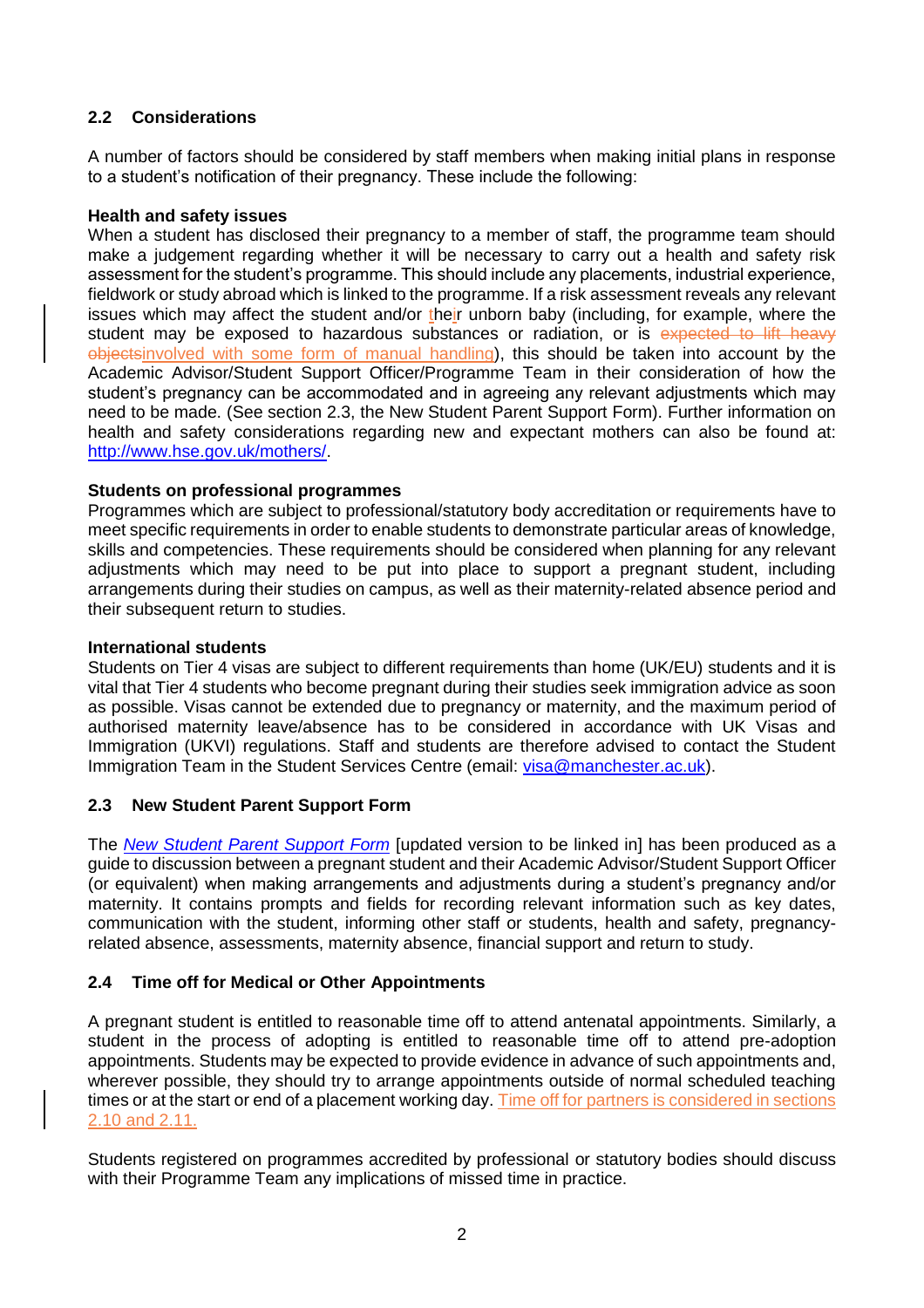# **2.5 Unplanned/unexpected events**

Unexpected complications (such as but not exclusively, miscarriages, still birth, neonatal death and significant pregnancy-related illness) should be dealt with under the University's *[Policy on Mitigating](http://documents.manchester.ac.uk/display.aspx?DocID=4271)  [Circumstances](http://documents.manchester.ac.uk/display.aspx?DocID=4271)*. In such cases, the student is likely to need additional support and the University will consider sensitively the impact of such circumstances on the student's ability to undertake their studies, including assessment and examinations.

### **2.6 Maternity-related Absence**

Very few Undergraduate or Postgraduate students are entitled to statutory maternity leave and pay as these entitlements only exist under employment law (but please see section  $2.78$  on Finances). However, students are entitled to maternity-related absence. In following the guidelines of the Equality Challenge Unit (ECU), the University recommends that students take a minimum of two weeks' maternity-related absence or four weeks if the student is located in a factory or other strenuous high-risk work placement – this is essentially the compulsory period of time but more than two weeks can would normally be requested by the student. NHS Student Bursaries recommends a minimum of 12 weeks' maternity absence, but allows students to return earlier if they have approval from their GP or health worker.

The length of time a student takes as maternity-related absence will be determined by the student's personal circumstances and the structure and content of their programme of study. This should be discussed with the student and recorded on the *New Student Parent Support Form*. Programme Teams or Schools should not automatically require a student to interrupt for a year, but should work with the student to establish a suitable date for returning to study. If a student does need to interrupt their studies then the *Policy on Interruptions to Undergraduate and Postgraduate Taught Programmes of Study* will be applied.

Where there are concerns about a student's knowledge of the field of study being affected by the length of time that sthe student takes as maternity-related absence, the School/Programme Team should take steps to ensure that sthe student is kept up to date with developments. For example, she could be sent lists of key reading and new research, and dates and transcripts of relevant programme lectures and has access to relevant course materials on their return (e.g. in the Virtual Learning Environment/Blackboard). Specific contact points can be agreed with the students outside of the two week compulsory leave period.

In exceptional circumstances, students may need to request an extension of the period of maternityrelated absence beyond the agreed period, for example, in cases of postnatal depression, serious illness or loss of a baby, or where there is no available childcare.

When a student is close to their due date and unable to continue with their studies as planned, the School may, in consultation with the student, start their maternity-related absence earlier than planned or, if appropriate, explore alternative methods by which sthe student can meet the programme requirements.

# **2.7 Resuming Studies**

The expected date for return from maternity-related absence should be discussed and agreed between a student and the Programme Team or School, prior to commencing the period of absence. Students are not permitted to return to study during the first two weeks from the date of childbirth although students will normally have requested more than a two week absence. The expected return date should also be recorded on the *New Student Parent Support Form*. However, the agreed date may change during the period of absence, in which case, students are expected to notify their Programme Team or School as soon as possible regarding any change to their expected return date. In these cases, the *New Student Parent Support Form* should be reviewed and a new return date should be agreed with the student in writing.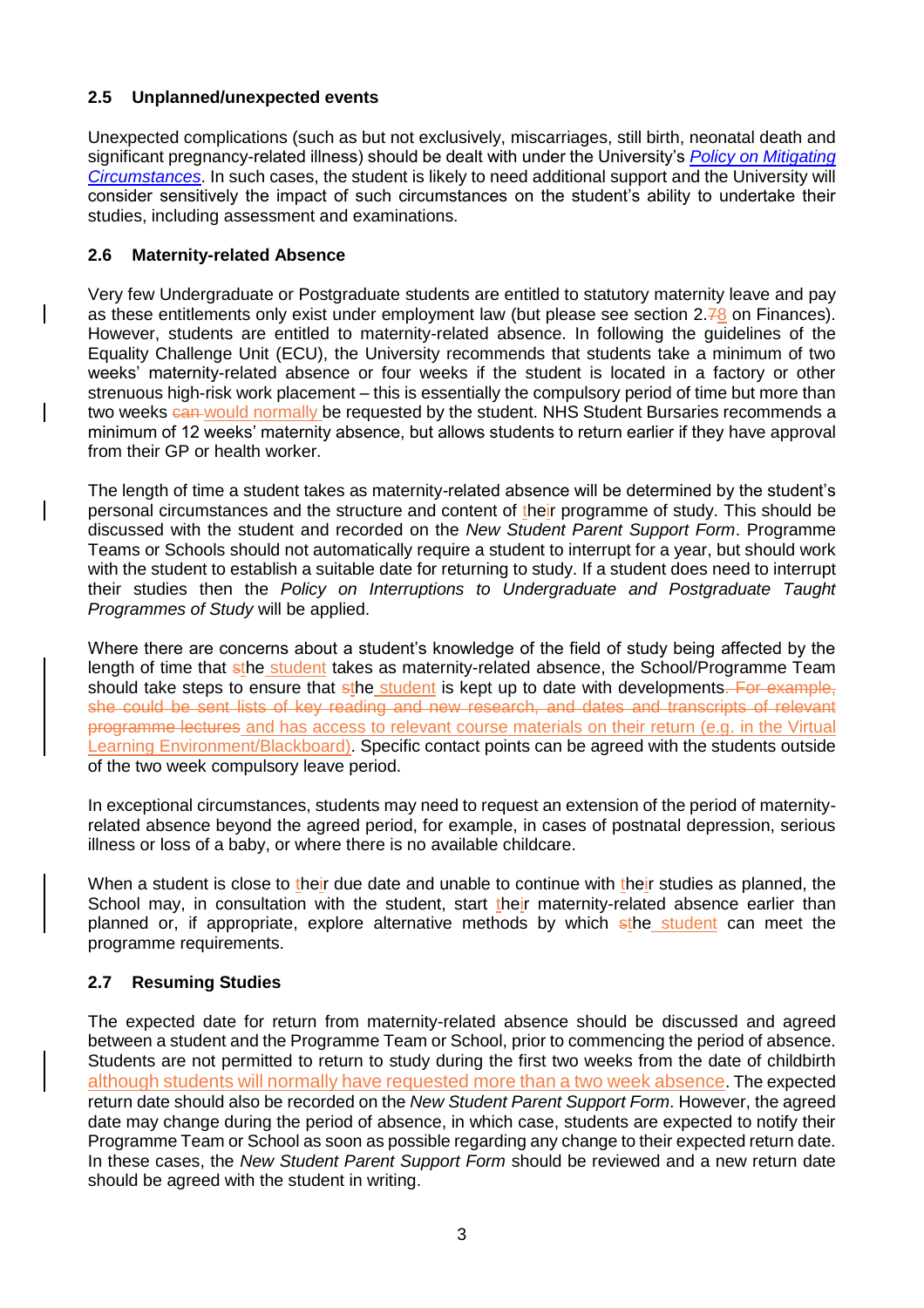In cases where the University is concerned about a student's health in relation to their proposed return to study date, sthe student may be required to provide confirmation from their GP or other health professional regarding their fitness to return to study.

A student who has been studying full-time but who indicates that they wish to return to study on a part-time basis following maternity-related absence, and have no visa restrictions, should receive sympathetic consideration of their request, and will be accommodated wherever possible. However, it should be noted that some programmes are not practically able to offer a part-time route of study.

Prior to a student's return, consideration should be given to their requirements on return, for example, provision of any reading material in preparation for their return; any health and safety issues which need to be taken account of, such as the working environment or heavy duties, or the need for the student to take breaks to feed their baby or express milk, if appropriate. Young children will not normally be expected on the campus but in instances where bringing children onto campus is required/unavoidable, students should be aware of the need for close supervision of their children at all times. There are a number of places around the campus, for example the Jean McFarlane Building has some rooms on the ground floor that can be used for breast feeding. Students should ask at the Reception Desk if they wish to use a breastfeeding room. There is a fridge in the room behind Reception that can be used for storing milk.

## **2.8 Finances**

Students should be aware that funding may stop when a period of absence taken under this policy starts. Students should seek advice from their funding body (for example, Student Finance England) or from the [Student Support Adviser,](mailto:studentsupportadviser@manchester.ac.uk) the [Student Money Adviser](mailto:studentmoneyadviser@manchester.ac.uk) or [UMSU Advice Service.](http://manchesterstudentsunion.com/adviceservice) International students must seek advice from the Student Immigration Team in the Student Services Centre (email: [visa@manchester.ac.uk\)](mailto:visa@manchester.ac.uk).

A home (UK/EU) student may be eligible for Statutory Maternity Pay (SMP) or Maternity Allowance if they are employed. Students should contact their employer and also check [Direct Gov](https://www.gov.uk/browse/childcare-parenting/pregnancy-birth) for further information, as the rules relating to eligibility for these payments are complicated. Advice can also be sought from the University advice services noted above. Students in receipt of NHS Student Bursaries should contact the [NHS Business Services Authority](http://www.nhsbsa.nhs.uk/students) in order to check on their entitlement to any funding during a period of maternity-related (or paternity/secondary carer) absence or childcare benefits.

Full time UK students may be eligible for a Childcare Grant and should check with their funder (e.g. see<https://www.gov.uk/childcare-grant/overview> for Student Finance England).

# **2.9 Accommodation**

Students living in University managed accommodation should contact the **Accommodation Office** to discuss arrangements for withdrawing from, or continuing with, their accommodation contract during a period of maternity-related absence. There are a small number of accommodation units specifically for students with partners and families but there is no guarantee that suitable accommodation will be available at that time.

Support is available to students to help them find suitable privately rented housing. Some private accommodation will be unsuitable for children, or may, in some circumstances, be difficult for a student in the later stages of pregnancy to access. Students can seek advice on options for family accommodation via the Manchester Student Homes service. Where a student is in private accommodation, the University may be able to provide support and advice on terminating the contract through the Manchester Student Homes service.

# **2.10 Paternity/Partner/Secondary Carer Leave and Support**

Students whose partners are pregnant will be permitted reasonable time off study to enable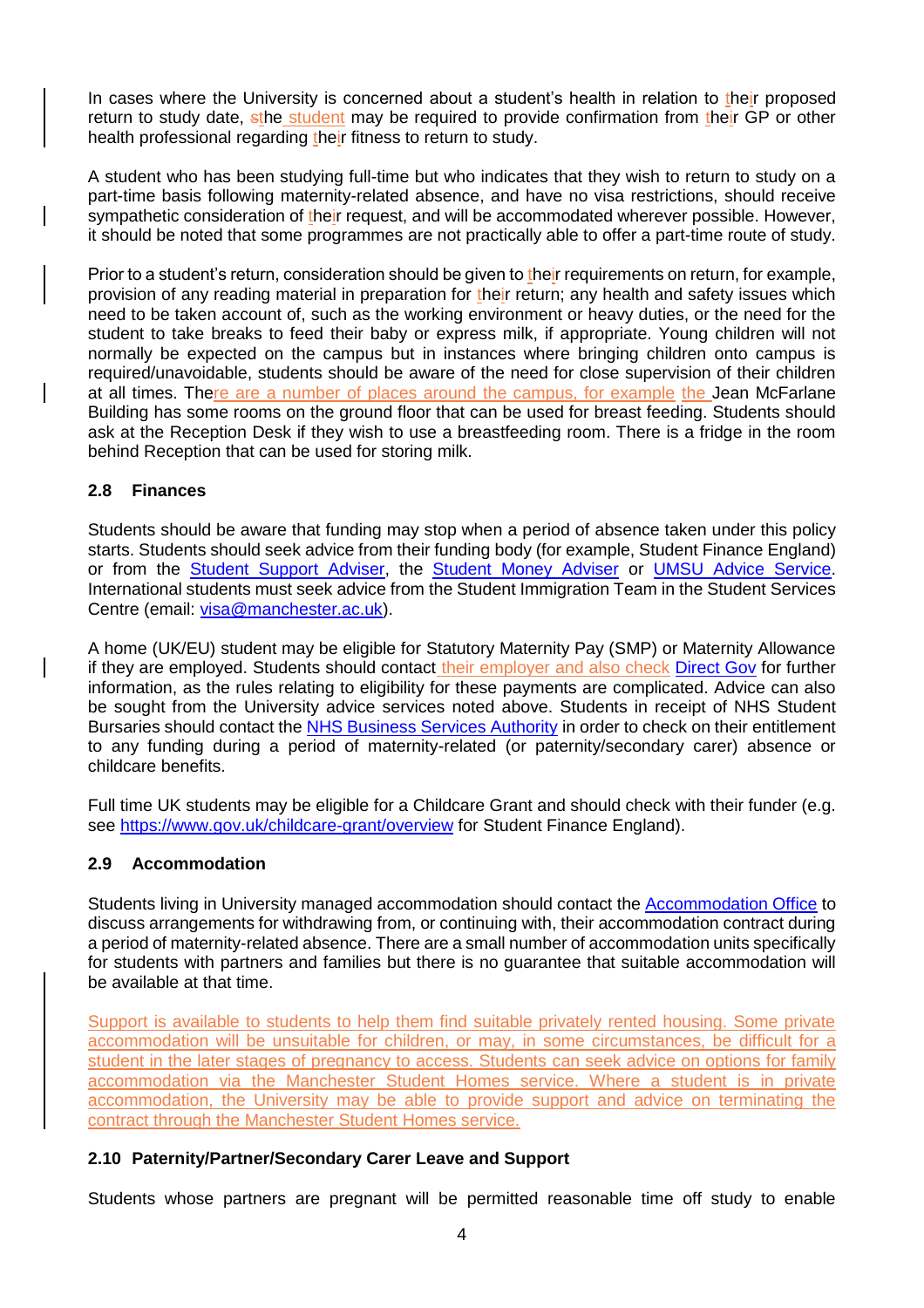them to accompany their partner to antenatal appointments prescribed by a doctor, midwife or other health professional.

If students wish to take a period of time out of their studies, because their partner is due to have a baby or the **she student is a primary adopter**, they should submit a request to their Programme Team or School as soon as possible, normally at least 15 weeks before the baby is due or when the adoption plan has been confirmed. Shared parental leave has now been introduced by the government so if students wish to share a period of maternity/paternity-related absence, they should request this with their relevant Programme Team or School as soon as possible, again, normally at least 15 weeks before the baby is due. Shared parental leave should be recorded on the *New Student Parent Support Form*.

The length of absence will be agreed between the student and their Programme Team/School and will be determined by the student's personal circumstances and the structure/content of their programme of study, including any relevant requirements of a professional or statutory body, if appropriate.

## **2.11 Adoption**

Students who have been matched for adoption should inform their Academic Advisor or Student Support Officer (or other relevant staff member, according to the programme or study) as soon as possible. If the student is the primary adopter, their period of absence and resumption of studies should be discussed, agreed and managed in line with the guidance under sections 2.6 and 2.7 above. If the student's partner is the primary adopter, upon formal adoption of the child, the student should be allowed time off from studies in line with the guidance under section 2.109 above. It is noted that the placement of the child may start before the formal date of adoption and some allowance may also be required for this.

#### **3. Supporting documents and sources of support**

- 3.1 The following supporting documents are available:
	- Policy for Supporting New Student Parents
	- [New Student Parent Support Form](http://documents.manchester.ac.uk/display.aspx?DocID=11687)
- 3.2 Advice and support for pregnant students and student parents is available from the following areas of the University:
	- [Student Support Adviser](https://uomtheatrium.wordpress.com/student-support-adviser/)
	- [UMSU Advice Service](http://manchesterstudentsunion.com/adviceservice)
	- School Support/Welfare Officers (note: titles may differ between Schools)
- 3.3 A range of external sources of advice and support is listed in the *[New Student Parent Support](http://documents.manchester.ac.uk/display.aspx?DocID=11687)  [Form.](http://documents.manchester.ac.uk/display.aspx?DocID=11687)*

| Document control box          |                                                              |
|-------------------------------|--------------------------------------------------------------|
| Policy/procedure title:       | Procedures for Supporting New Student Parents                |
| Date approved:                | TBC                                                          |
| Approving body:               | TLG                                                          |
| Implementation date:          | твс                                                          |
| Version:                      | 0.3                                                          |
| Supersedes:                   | N/A                                                          |
| Previous review dates:        | N/A                                                          |
| Next review date:             | TBC                                                          |
| Related Statutes, Ordinances, | N/A                                                          |
| <b>General Regulations</b>    |                                                              |
| <b>Related Policies:</b>      | Policy for Supporting New Student Parents (LINK TO BE ADDED) |